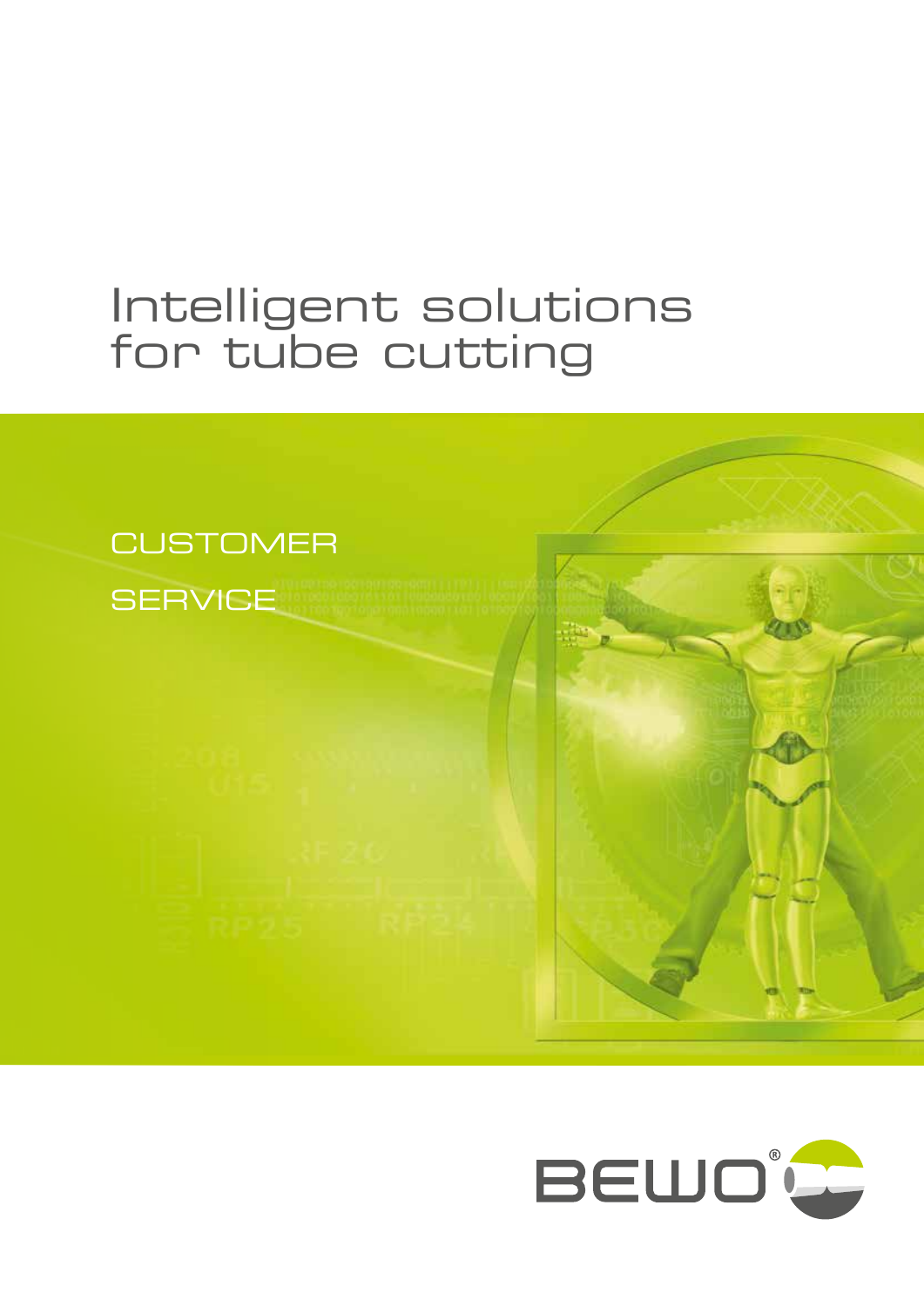

For more than 75 years, Bewo Cutting Systems B.V. has been concentrating on improving the tube cutting process. What originally started out with simple manually operated cutting machines has grown into a company that has a unique knowledge base and development centre for automatic cutting lines.

"If you need help on site, we are able to deploy our specialised service engineers, anywhere in the world at very short notice."

Today, Bewo stands out more than ever thanks to its innovative, customer-oriented approach to the market. We invent, develop and implement intelligent solutions for the tube cutting market, resulting in the lowest costs per cut. Our intelligent solutions create the perfect blend between man and machine. This is symbolised by our version of Leonardo da Vinci's famous drawing.

# Intelligent solutions for tube cutting

Dedicated service; anytime, anywhere

Any questions you may have about maintenance, service and parts will be dealt with by the Bewo customer service department, which is staffed by experienced engineers.

Each enquiry is automatically assigned a unique reference number and all related communication is tracked with it. Our customers can log-in to our online Customer Centre and view their request history, ask questions and search the knowledge base 24/7.

If you need help on site, Bewo is able to deploy specialised multilingual service engineers, anywhere in the world at very short notice. This is in collaboration with our global network of agents and distributors who have service organisations in their part of the world.



All new Bewo cutting lines are equipped with a VPN Ethernet connection, our engineers can carry out remote trouble-shooting and software updates.

The Bewo service department carries a comprehensive stock of parts for new and old machines. This enables us to get replacement components to you quickly. In addition, there are service kits available for all standard machines. In other words, whatever your requirement is, Bewo will respond promptly and provide you with the appropriate assistance.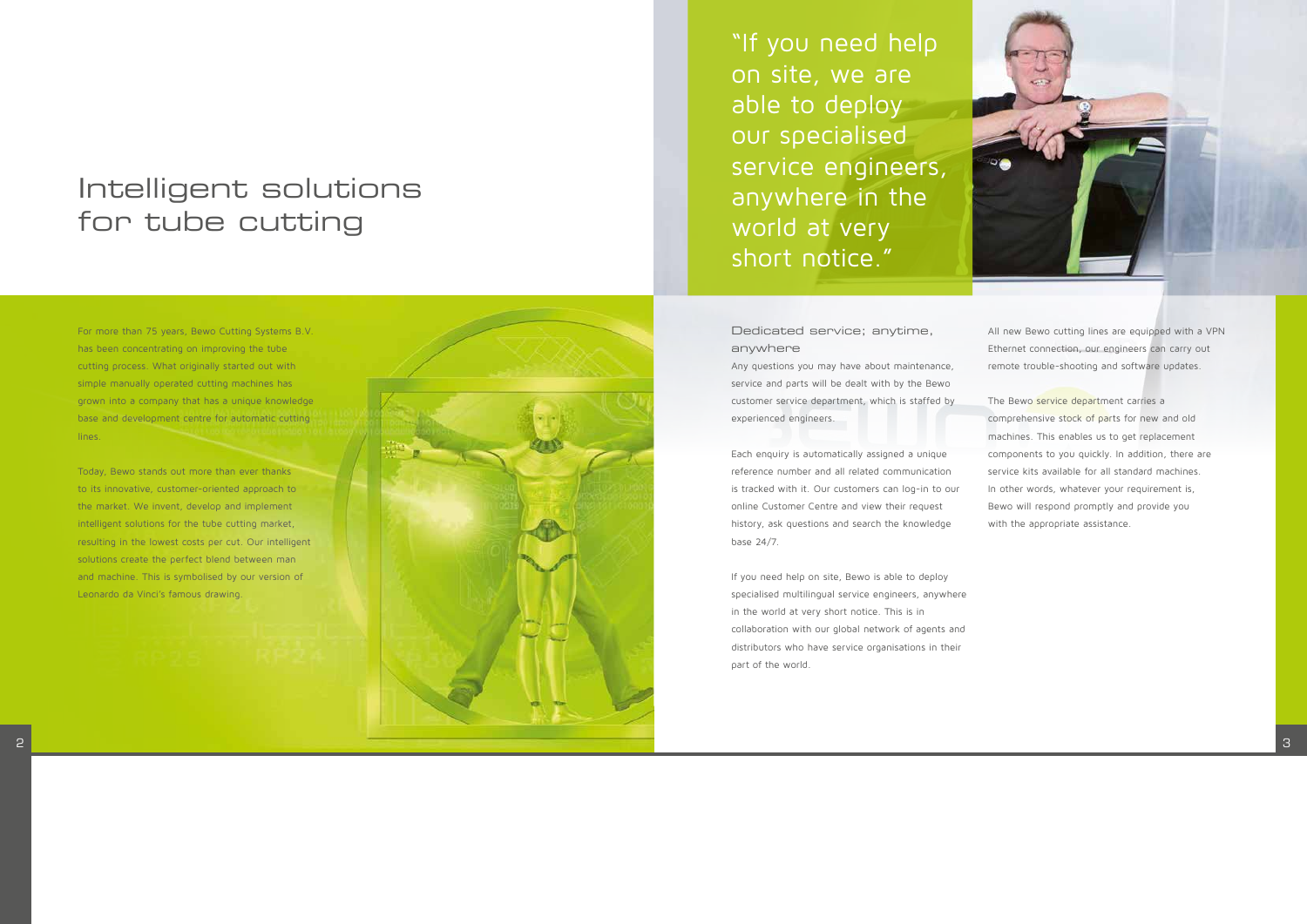

Our service team is on standby to offer you breakdowns, if necessary with the help of a programmer who can conduct the fault analysis remotely by modem, anywhere in the world. You will

support. These new developments deliver low machines are equipped with advanced electrical parts which can be accessed online by our highly experienced software engineers. They can monitor the production and search for fault messages. Up to 80% of all issues can be solved by remote support. immediately schedule an appointment for a visit from a service engineer.

Older machines can in many cases be upgraded accessing these machines remotely as well. This will definitely add value to the machine and your

Remote support packages In order to provide you with the best possible service, Bewo has put together service agreement choose between the Premium, All-inclusive and Visual packages. For further information, prices service department.

### Remote support

Solving issues remotely all over the world at very short notice. Today, remote maintenance is at a very high level. Obviously, the high level Bewo machines meet up with these modern standards.



Preventive maintenance Through preventive maintenance you can significantly increase the availability and life of your machine and considerably reduce the number of unexpected breakdowns. The intervals and visiting dates for these maintenance sessions are planned in consultation with you. If desired, the visit can be extended to include a machine inspection.

#### Machine inspection

A machine inspection carried out by a Bewo service engineer gives a picture of the exact status of your machine. It will warn you of repairs or maintenance at an early stage and significantly increase your





machine's availability. All checks and measurements are carried out according to a previously established inspection protocol. After the session you will receive a report on the exact condition of your machine including a technical recommendation for any future action to be taken.

#### Training

Effective training for new employees or a refresher course for your experienced employees will significantly increase the output and reliability of your machine. Customized training is available for operators and maintenance staff. After the training your employees will be licensed and certified by Bewo.

"Professional maintenance is the most important factor to ensure the long life usage of your production machines."

### Maintenance



*Preventive maintenance Machine inspection Training for new employees*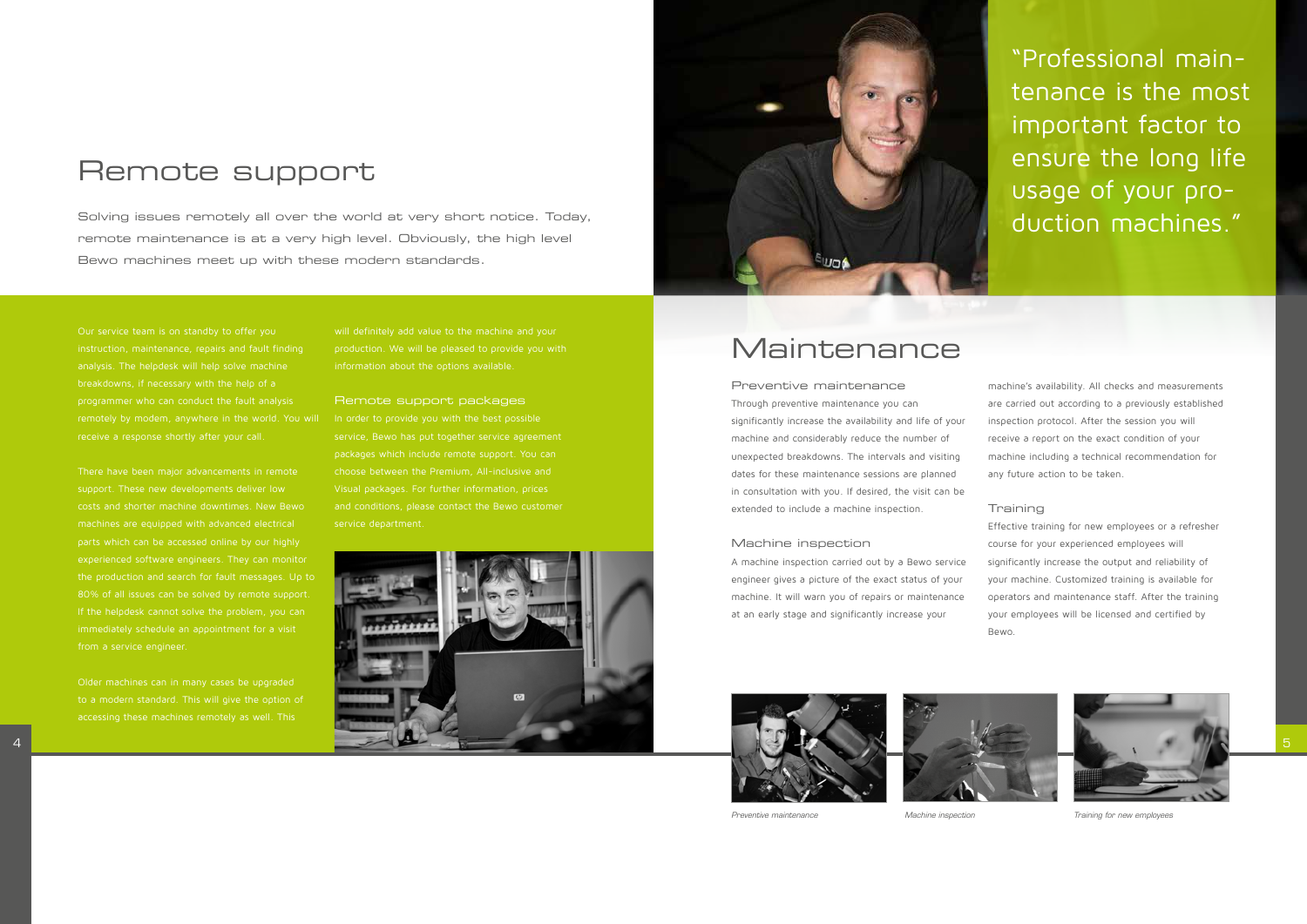

#### Service agreement

A service agreement offers you the peace of mind of knowing that your machine will stay in good condition, which directly translates to high availability and a longer life for your machine. Optimum condition can be achieved through a good harmony between preventive maintenance, inspections and targeted training for your employees. The flexible packages are put together to meet your requirements, to ensure you achieve maximum yield from your machine and your employees.

We have created five packages for you to choose from. Even our most basic package quickly pays off, it includes a yearly machine inspection which helps prevent unexpected downtime. The best way to cover all eventualities is our All-inclusive package which includes two yearly visits for inspection and maintenance, discount on spare parts, on-site repairs without additional costs and unlimited telephone and modem support. Additionally, we offer a visual package which makes it easier for you to communicate with our technicians.



\* Fair use policy, see general terms and conditions \*\* Only in combination with the all-inclusive package. Required hardware sold separately, not available for all machines

# Service agreement

Keep control over maintenance costs with our complete Allinclusive package which includes parts and labour or save money with one of our packages with unlimited remote support.

"Upon request, we take over the complete maintenance of your machines and systems, including spare parts supply."

| Packages                                            |              |                 |                |                      |               |  |  |
|-----------------------------------------------------|--------------|-----------------|----------------|----------------------|---------------|--|--|
|                                                     | <b>BASIC</b> | <b>STANDARD</b> | <b>PREMIUM</b> | <b>ALL-INCLUSIVE</b> | <b>VISUAL</b> |  |  |
| Yearly machine inspection                           |              |                 |                |                      |               |  |  |
| Yearly preventive maintenance                       |              |                 |                |                      |               |  |  |
| Spare parts discount                                | п            |                 |                |                      |               |  |  |
| Unlimited telephone support *                       |              |                 |                |                      |               |  |  |
| Unlimited modem support *                           | П            | П               | п              |                      |               |  |  |
| On site repair service without additional costs $*$ | п            |                 |                |                      |               |  |  |
| Visual Online Support (camera) **                   |              |                 |                |                      |               |  |  |

 $\odot$ 

### Packages

| Yearly machine inspection                         |  |  |  |
|---------------------------------------------------|--|--|--|
| Yearly preventive maintenance                     |  |  |  |
| Spare parts discount                              |  |  |  |
| Unlimited telephone support *                     |  |  |  |
| Unlimited modem support *                         |  |  |  |
| On site repair service without additional costs * |  |  |  |
| Visual Online Support (camera) **                 |  |  |  |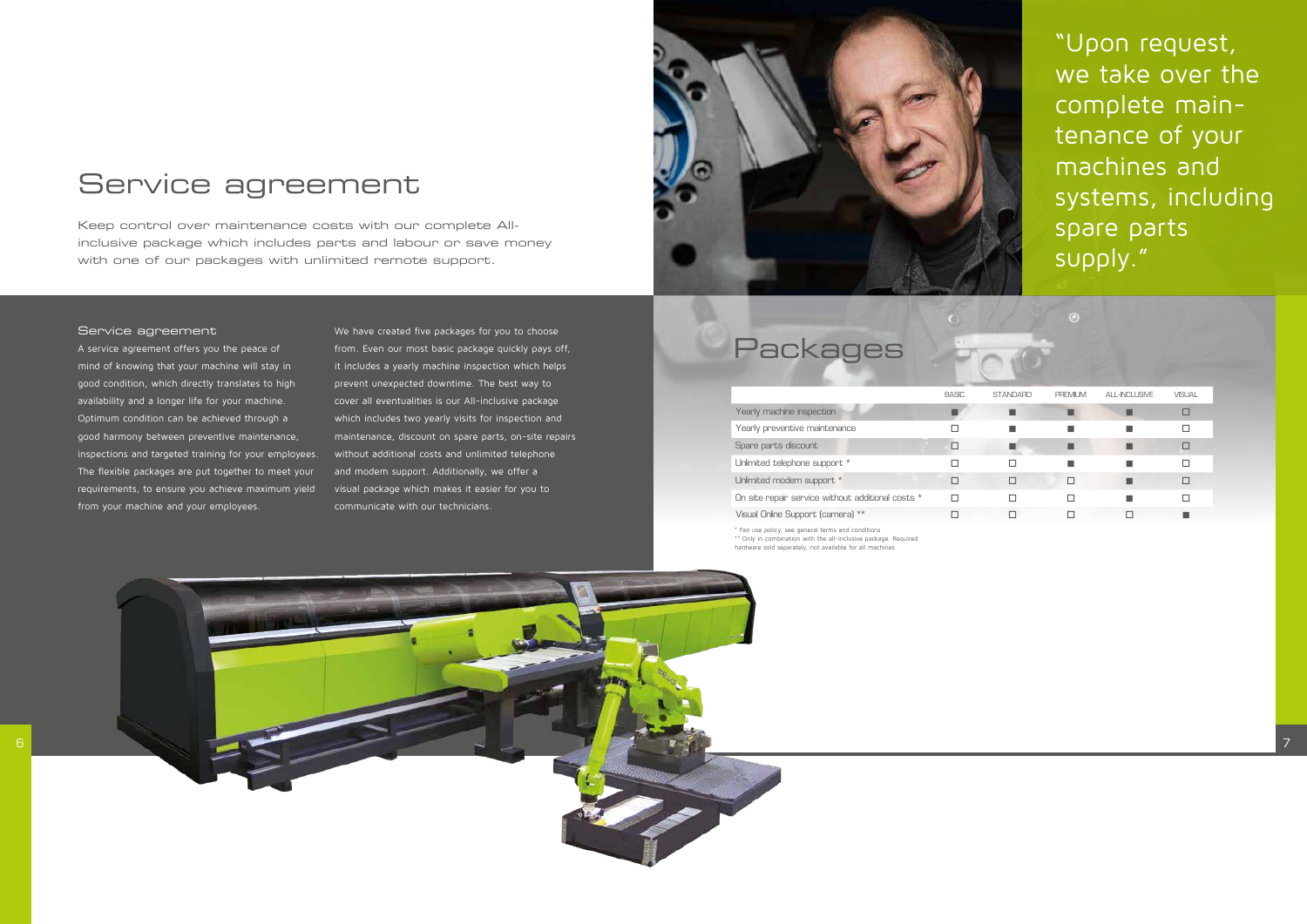



#### Machine upgrades

components, are susceptible to becoming obsolete. In the case of a component failure of this kind, replacement or technical support may no longer be possible. The resulting machine downtime can have components for which support can no longer be provided.

A new product or a modification to an existing will determine which adjustments need to be made

#### Machine improvements

New developments are regularly offered as improvement packages for older machines. In this or reliability. Leaflets with the possibilities regularly appear on our website.

Bewo can investigate ways to increase your possibilities.

#### Product modifications

#### Machine relocation

#### **Output**

#### Warranty extension

The machines provided by Bewo and their components meet the highest possible quality of your manufacturer's warranty. In consultation can establish whether your machine is eligible for maintenance is the most important

condition for this.

### Conversion and upgrades

The high quality Bewo machines are known for their long-lasting productivity. Upgrades and modifications can give a second life to your machine. Bewo also manages relocations and output optimisations.

Whether you need parts because they have been worn by prolonged use or because there has been a breakdown, in either case you can rely on the best possible service from Bewo. We understand only too well that your machine is indispensable to your production process.

Many parts are stored in our central warehouse or at one of our local partners, other parts can usually be delivered quickly by our reliable suppliers. If an old part has been discontinued, Bewo will seek a suitable solution, to have your machine operating again as soon as possible.

#### Maintenance kits

Bewo offers maintenance kits for all of its machines. These contain the parts that need to be exchanged on a regular basis, like belts, oil and filters. We offer these kits for fixed prices, if needed complete with a service visit. The kit is also included in

the service level agreement, then you will be updated automatically when your machine needs maintenance.

Recommended spare parts To ensure the technical machine availability, each new machine is delivered with a recommended spare parts list. By having critical parts in stock, the production output can continue to be preserved. This is especially true for critical parts with a long delivery time or for parts that cannot be repaired easily. We can offer spare parts lists for older machines as well, please contact us.

Each new machine is supplied with 3 dimensional e-drawings and hydraulic- pneumatic- and electrical plans. This will help you get the right parts at short notice.

### Spare parts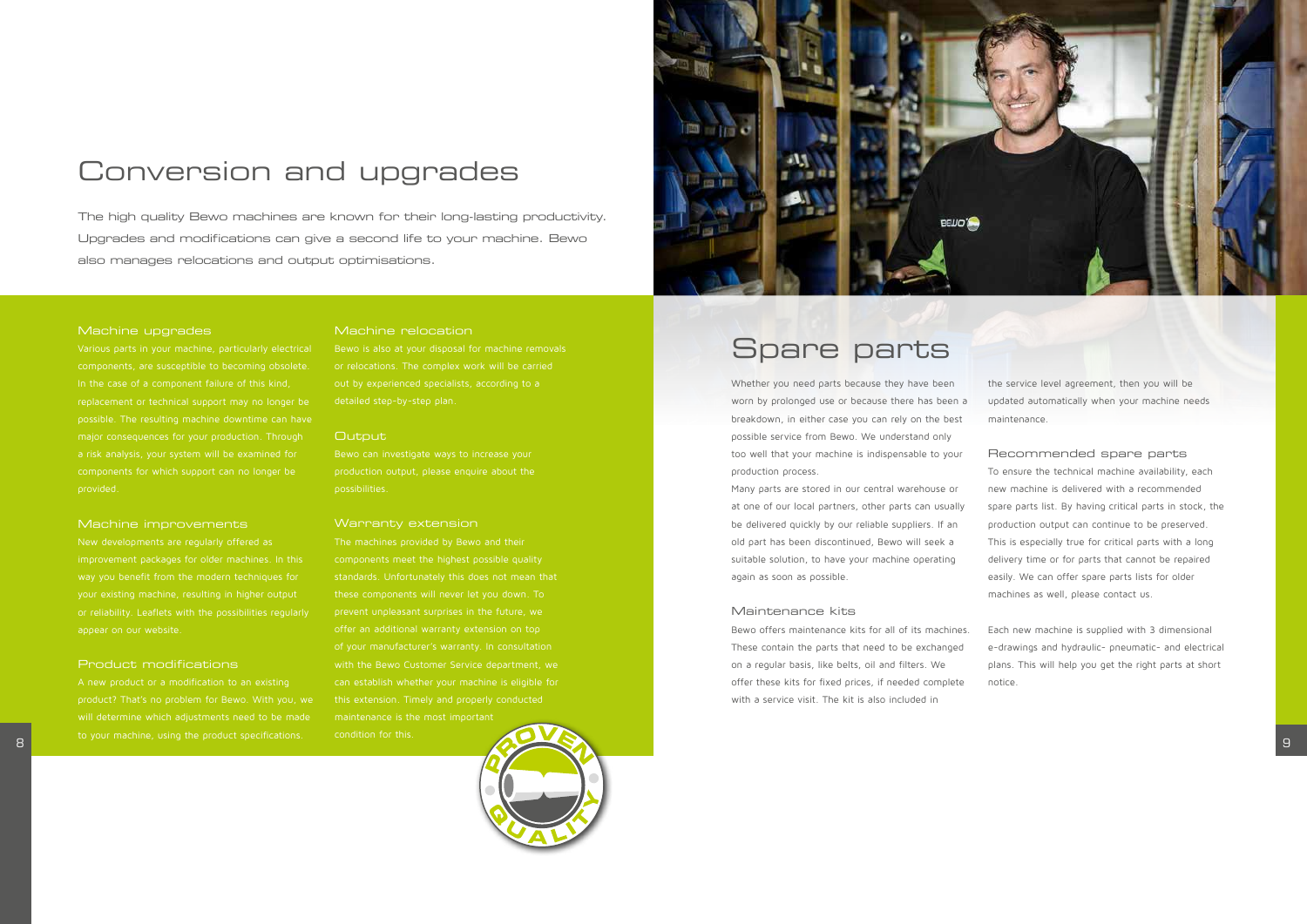

### Local service partners

You can rely on support from Bewo anywhere in the world. Bewo has a network of local service partners. These partners can provide technical assistance to keep your machine in top condition.

Bewo has professional service partners all over the world. These partners are supported from Holland by our own specialists. Please see our website for the actual list of partners and their contact details.